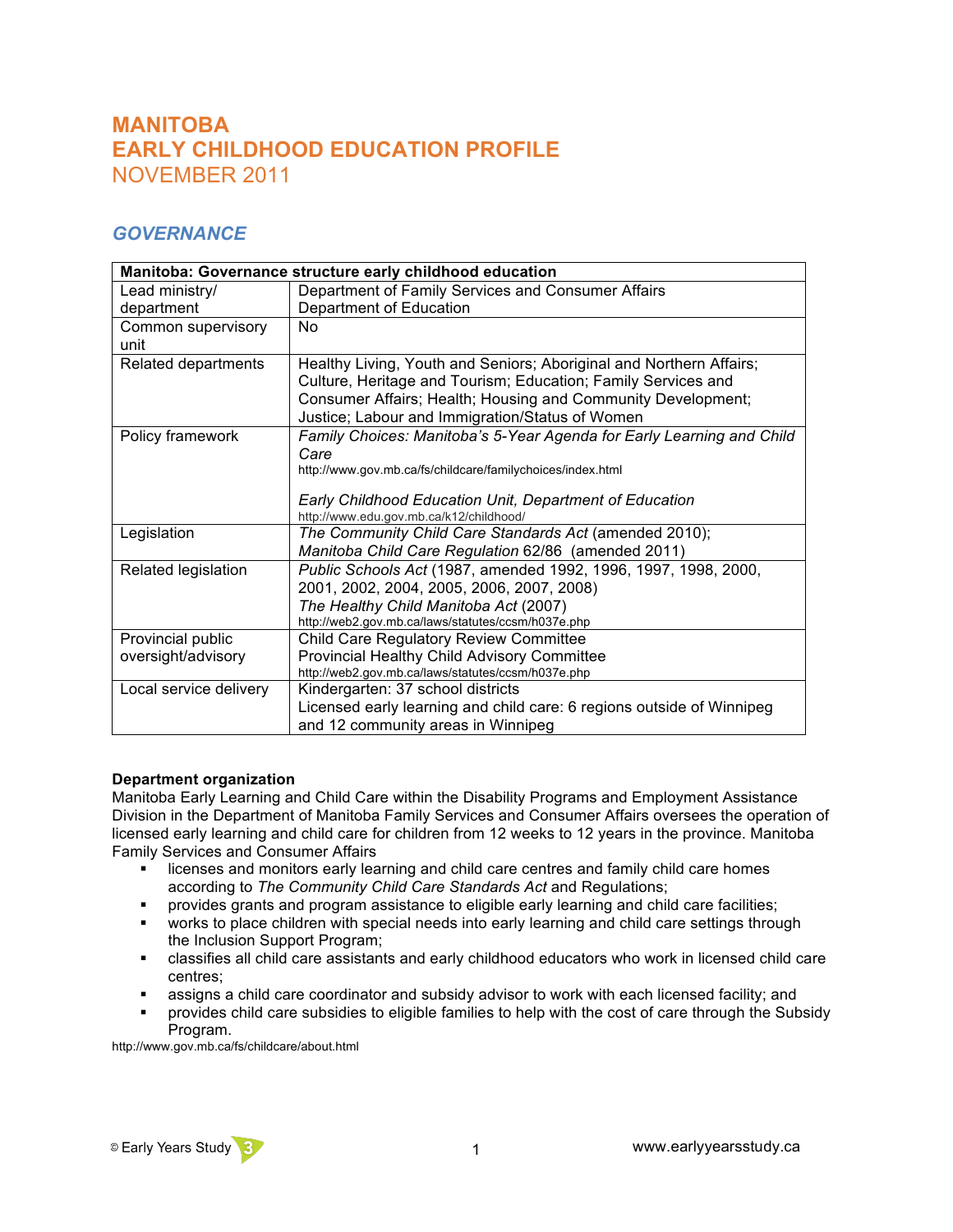Manitoba Education provides direction and allocates resources in support of youth programming and kindergarten to grade 12 students in public and funded independent schools. It provides leadership and support to school divisions in the area of early learning for children up to age 8 years.

The Early Childhood Education Unit within Manitoba Education monitors and supports Education grants, including Early Childhood Development Initiative, and Early Literacy Intervention Grant. Another responsibility of the unit is to provide statistical and research support to Manitoba Education, and to help connect research and data to practice, including the use of Early Development Instrument (EDI) data http://news.gov.mb.ca/news/index.html?archive=2011-04-01&item=11191

#### **Policy framework for integrated early childhood education**

In April 2008, Manitoba launched Family Choices: Manitoba's 5-year Agenda for Early Learning and Child Care, based on the principles of accessibility and universality; affordability; and quality. Commitments under Family Choices include: funding more spaces; increasing nursery school enrolment; establishing the Family Choices Building Fund to help build centres in school and non-school environments; legislating a Child Care Safety Charter; introducing age appropriate curricula and enhancing quality; introducing a centralized registry to help families locate care; keeping fees the lowest outside of Quebec; providing greater inclusion of children with additional support needs; offering more flexible hours; strengthening the workforce; and supporting stronger parental stewardship. http://www.gov.mb.ca/fs/childcare/familychoices/index.html

The government announced in April 2011 that a new Early Childhood Education Unit within Manitoba Education would support families and communities as they prepare young children for success and increase the connection between early-childhood education and the formal kindergarten to Grade 12 education system. The Unit was established to increase the connection between early childhood education and the formal kindergarten to Grade 12 education system. http://news.gov.mb.ca/news/index.html?archive=2011-04-01&item=11191

Healthy Child Manitoba (HCM) is the Government of Manitoba's long-term, cross-departmental strategy for putting children and families first. With its community partners, the Province of Manitoba has developed a network and continuum of supports and strategies for children, youth and families. http://www.gov.mb.ca/healthychild/

#### **Service design**

*Kindergarten:* Children who are five years old by December 31 are entitled to a half day (2.5 hour) kindergarten program. Full-time kindergarten is under review. Attendance is voluntary. Programs are offered in English and Français and as part of French Immersion program and ESL/EAL programming is also offered at the Kindergarten level.

*Nurseries for 4-year-olds:* Winnipeg's and Frontier's school divisions offer part-time, pre-kindergarten, called nurseries, for four-year-olds. Most nurseries are designated for Aboriginal children and children at risk.

*Early Learning and Child Care:* Centres include full-time and part-time centres, nursery school and school-age care.. Early learning and child care centres are operated by non-profit organizations or parent cooperatives, private companies or individuals. In 2009/10, 95% of early learning and child care centres were non-profit.

http://www.gov.mb.ca/fs/childcare/elcc\_services.html

#### **Public oversight/advisory**

The longstanding Child Care Regulatory Review committee has evolved into a stakeholder advisory committee with representation from postsecondary institutions, Manitoba Child Care Association, Manitoba Association of School Principals and others.

The Healthy Child Manitoba Advisory Committee includes broad representation from stakeholder groups (including early learning and child care) and is mandated in the Healthy Child Manitoba Act (2007). http://web2.gov.mb.ca/laws/statutes/ccsm/h037e.php

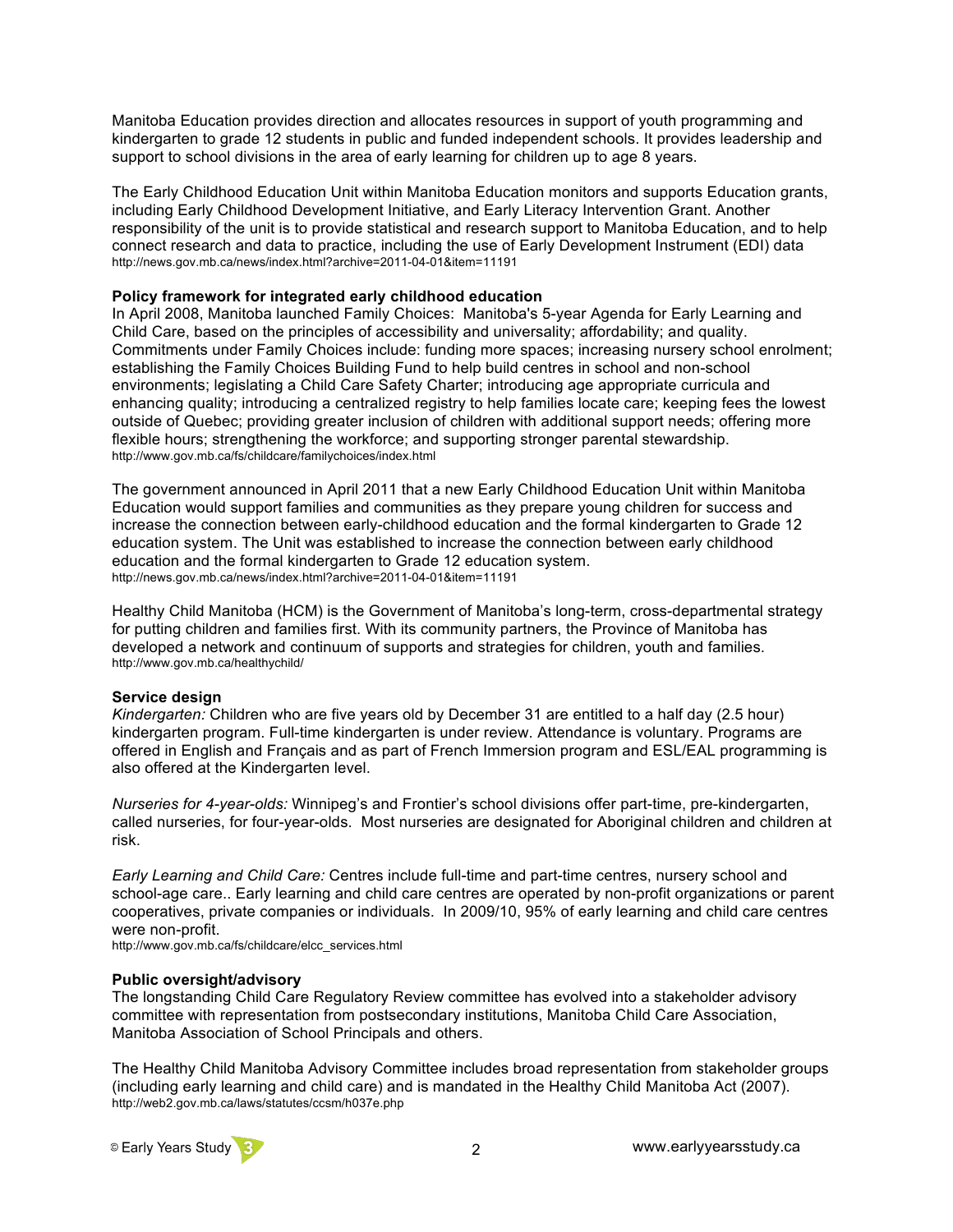#### **Local service delivery**

Thirty-seven school districts deliver kindergarten programs in the province's elementary schools. Two school districts deliver nursery programs to four-year-olds.

Licensed early learning and child care is administered through 6 regions outside of Winnipeg and 12 community areas in Winnipeg.

## *FUNDING*

| Manitoba: Funding early childhood education/child care services 2011-12                                             |                             |  |
|---------------------------------------------------------------------------------------------------------------------|-----------------------------|--|
| Kindergarten                                                                                                        | 72,000,000                  |  |
| Other ECE programs                                                                                                  | $15,200,000^{2}$            |  |
| Licensed child care                                                                                                 | $135, 100, 000^{3}$         |  |
| Total ECE/child care spending                                                                                       | 222,300,000                 |  |
| Total Budget 2011-2012 est.                                                                                         | 13,974,000,000 <sup>4</sup> |  |
| ECE/child care as % of provincial budget                                                                            | 1.5%                        |  |
| 1. 2011 estimate based on \$5500/child [Funding of Schools 2010/2011.                                               |                             |  |
| http://www.edu.gov.mb.ca/k12/finance/schfund/funding11-12.pdf  x 13005 children Manitoba Education School Enrolment |                             |  |
| Report September 30, 2010, http://www.edu.gov.mb.ca/k12/finance/sch_enrol/enrolment_2010.pdf                        |                             |  |

2. School nursery programs. 2011 estimate based on \$5500/child [Funding of Schools 2010/2011. http://www.edu.gov.mb.ca/k12/finance/schfund/funding11-12.pdf] x 2750 children [Manitoba Education School Enrolment

Report September 30, 2010, http://www.edu.gov.mb.ca/k12/finance/sch\_enrol/enrolment\_2010.pdf]

3. http://www.gov.mb.ca/finance/budget11/papers/r\_and\_e.pdf

4. Manitoba Budget 2011 http://www.gov.mb.ca/finance/budget11/index.html

| Manitoba: Child care public funding breakdown <sup>1</sup>                                                                                                    |       |
|---------------------------------------------------------------------------------------------------------------------------------------------------------------|-------|
| Parent fee subsidies                                                                                                                                          | 24%   |
| Program funding                                                                                                                                               | 66%   |
| Special needs                                                                                                                                                 | 10%   |
| 1. Manitoba Early Learning and Child Care, November, 2011 & Beach et al (2009) ECEC in Canada 2008.<br>http://childcarecanada.org/publications/ecec-in-canada |       |
| Funding per regulated space October 1, 2011 <sup>2</sup>                                                                                                      |       |
| infants                                                                                                                                                       | 9,685 |
| preschool                                                                                                                                                     | 3,595 |
| school-age                                                                                                                                                    | 1,340 |
| 2. Manitoba Early Learning and Child Care, November, 2011                                                                                                     |       |

In the 2011-12 provincial budget the government announced that it is investing \$21.3 million in early learning and child care to fund an extra 25 child-care sites (raising its five-year commitment under Family Choices to 54 new centres), fund 2,100 spaces, including infant spaces, and improved pensions for childcare workers. Of 46 planned capital projects, 15 centres are at school sites and 31 are located in other community sites. The province also announced capital funding to include early learning and child care centre space in school buildings and/or on school property adjacent to schools for 15 school-based sites. http://news.gov.mb.ca/news/index.html?archive=2011-04-01&item=11304

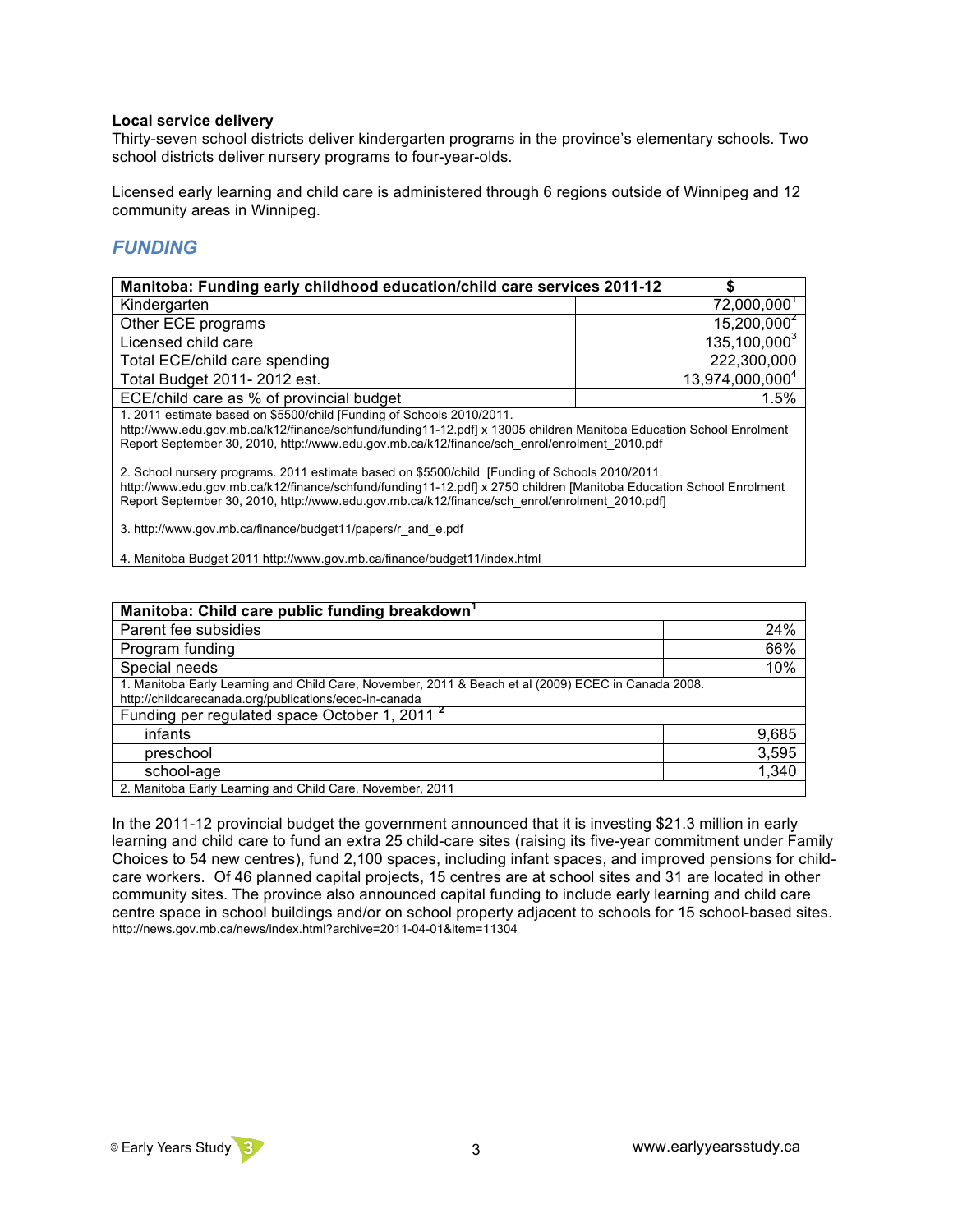## *ACCESS*

| Manitoba: Child population 0-5 years 2010 <sup>1</sup>                                                                                                    |           |
|-----------------------------------------------------------------------------------------------------------------------------------------------------------|-----------|
| Child population 0-5 years                                                                                                                                | 92.284    |
| Total population                                                                                                                                          | 1.235.412 |
| Children 0-5 years as percentage of total population                                                                                                      | 7.5%      |
| 1. Statistics Canada. Estimates of population, by age group and sex for July 1, Canada, provinces and territories, annual<br>2010. CANSIM Table 051-0001. |           |

| <b>Manitoba: Kindergarten 2010</b>                                                                                  |        |
|---------------------------------------------------------------------------------------------------------------------|--------|
| Children attending 5 year old kindergarten                                                                          | 13,005 |
| Child population 5-years-old (2010) <sup>2</sup>                                                                    | 14,743 |
| % of 5-year-old population attending kindergarten                                                                   | 88.2%  |
| 1. 2011 estimate based on \$5500/child [Funding of Schools 2010/2011.                                               |        |
| http://www.edu.gov.mb.ca/k12/finance/schfund/funding11-12.pdf] x 13005 children Manitoba Education School Enrolment |        |

Report September 30, 2010, http://www.edu.gov.mb.ca/k12/finance/sch\_enrol/enrolment\_2010.pdf

2. Statistics Canada. Estimates of population, by age group and sex for July 1, Canada, provinces and territories, annual 2010. CANSIM Table 051-0001.

| Manitoba: Early childhood education 2-to 4-year-olds enrollment 2008-2009                                                                                                                                                                                                                                                                                                                                                               |        |  |
|-----------------------------------------------------------------------------------------------------------------------------------------------------------------------------------------------------------------------------------------------------------------------------------------------------------------------------------------------------------------------------------------------------------------------------------------|--------|--|
| Children whose parents work or study                                                                                                                                                                                                                                                                                                                                                                                                    | 11,000 |  |
| Children whose parent not working                                                                                                                                                                                                                                                                                                                                                                                                       | 3,900  |  |
| Children attending public school nursery programs <sup>2</sup>                                                                                                                                                                                                                                                                                                                                                                          | 3,000  |  |
| Total children attending ECE program                                                                                                                                                                                                                                                                                                                                                                                                    | 17,900 |  |
| Child population $2 - 4$ years                                                                                                                                                                                                                                                                                                                                                                                                          | 41,200 |  |
| % of 2-4 year old population attending an ECE program                                                                                                                                                                                                                                                                                                                                                                                   | 44%    |  |
| 1. Data adapted from Statistics Canada. National Longitudinal Survey of Children and Youth. Cycle 8, 2008-2009. Special<br>tabulation (unless otherwise noted). NLSCY interview asks parents to identify primary child care arrangement apart from<br>public schooling. An estimated 20% of the 2- to 4-year-old children who have a parent who does not work or study is<br>assumed to have attended a preschool program in 2008-2009. |        |  |
| 2. Winnipeg and Frontier School Divisions offer nursery programs. Estimate from MASS Journal, Spring 2009                                                                                                                                                                                                                                                                                                                               |        |  |

| Manitoba: Licensed child care spaces 2010                                                                                      |        |
|--------------------------------------------------------------------------------------------------------------------------------|--------|
| Centre-based and home-based                                                                                                    |        |
| Infant $(0 - 2$ years)<br>٠                                                                                                    | 19.725 |
| Preschool $(0 - 5$ years)<br>٠                                                                                                 |        |
| School age (5-12 years)                                                                                                        | 9.657  |
| Total licensed capacity                                                                                                        | 29,382 |
| Manitoba Early Learning and Child Care, 2011                                                                                   |        |
| Note: A province-wide online resource allows parents to find out about and register for early learning and child care options, |        |

including licensed early learning and child care centres, home child care and nursery schools. Manitobaparentzone.ca also provides parenting and child development information.

| Manitoba: Mothers in labour force by age of youngest child 2010     |                      |                   |
|---------------------------------------------------------------------|----------------------|-------------------|
| Age of youngest child                                               | Number of<br>mothers | $%$ of<br>mothers |
| Children ages 0 to 2                                                | 24,100               | 66.9              |
| Children ages 3 to 5                                                | 15,100               | 74.8              |
| Total mothers in labour force with youngest child less than 6 years | 39,200               | 69.8              |
| Number of mothers not in labour force with youngest child less than | 17,000               | 30.2              |
| 6 years                                                             |                      |                   |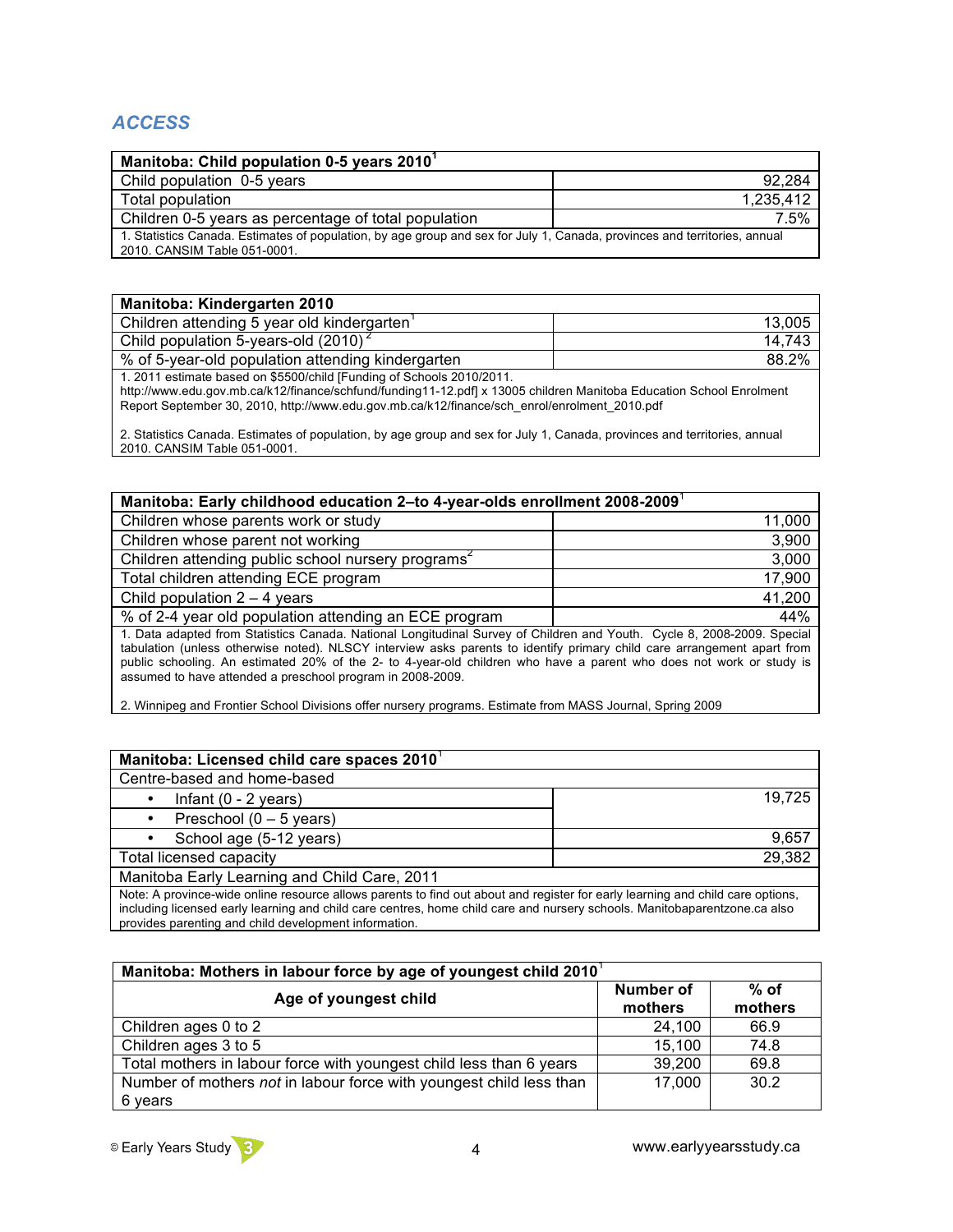| Total mothers with child less than age 6                                                                                                                                | 56,200 | 100 |
|-------------------------------------------------------------------------------------------------------------------------------------------------------------------------|--------|-----|
| 1. Statistics Canada. Labour Force Survey, Labour force estimates of women with children by age of youngest child for<br>Canada and the provinces. 2010 annual averages |        |     |

### **Inclusion**

*Special needs support in early learning and child care:* The Inclusion Support Program funds regulated child care centers and homes to allow children with special needs to fully participate in the program. There are no additional parent fees for receiving child care for a child with special needs. Regulations now require licensed early learning and child care programs to have an inclusion policy and provide a daily program that is inclusive of children with additional support needs.

### **Affordability**

*Fees:* Median monthly parent fee (infants): Province-wide fee is set by the province in funded centers and homes. In 2009/10, the maximum daily fee for an infant space in a center is \$28.00 (or \$600/month), and in a home, it is \$20.40 (or \$442/month). The maximum daily fee for a preschool space in a center is \$18.00 (or \$407/mo), and in a home, it is \$16.40 (or \$355/mo). Manitoba Early Learning and Child Care, 2011

## *LEARNING ENVIRONMENT*

| <b>Manitoba: Curriculum</b> |                                                                                                                                                                                                                                                                                                                                                                                                                        |
|-----------------------------|------------------------------------------------------------------------------------------------------------------------------------------------------------------------------------------------------------------------------------------------------------------------------------------------------------------------------------------------------------------------------------------------------------------------|
| Kindergarten                | Subject areas descriptions are based on provincial learning outcomes or what<br>children are expected to learn. Kindergarten subject area include: arts education,<br>English language arts, mathematics, physical education/health education, science,<br>and social studies.<br>http://www.edu.gov.mb.ca/k12/cur/parents/kindergarten.html                                                                           |
|                             | Four foundation skill areas (literacy and communication, problem solving, human<br>relations and technology are required from Kindergarten to Grade 12. Each<br>foundation skill area represents a set of skills that will enable students to transfer<br>and apply knowledge and allow teachers to design instruction for these purposes.<br>http://www.edu.gov.mb.ca/k12/cur/ela/mbcur.html                          |
|                             | Listening and Speaking: First Steps into Literacy, A Support Document for<br>Kindergarten Teachers and Speech-Language Pathologists (2008).<br>http://www.edu.gov.mb.ca/k12/cur/ela/list_speak/index.html                                                                                                                                                                                                              |
|                             | School Leaders' Guide to Early Years Curricula<br>A concise guide to the curricula provides school leaders with a quick overview or<br>summary of curricular information and outcomes. This information can be used as a<br>springboard for curriculum-related discussions, but it is not intended to provide an<br>in-depth view of any curricula.<br>http://www.edu.gov.mb.ca/k12/docs/support/ey_guide/full_doc.pdf |
| Early<br>Learning and       | Early Returns: Manitoba's Early Learning and Child Care Curriculum Framework for<br><b>Preschool Centres and Nursery Schools</b>                                                                                                                                                                                                                                                                                       |
| Child Care                  | A curriculum framework to support educators in preschool centers and nursery<br>schools to develop, describe and enhance their curriculum. This framework helps<br>staff design, play-based, developmentally-appropriate interactions, relationships,<br>environments and experiences to allow all children to develop to their fullest<br>potential.<br>http://www.gov.mb.ca/fs/childcare/early returns.html          |

### **Transition to School**

Manitoba Education's Early Childhood Development Initiative (ECDI) funding assists school divisions in their efforts to provide intersectoral services for pre-schoolers (birth to age 5) to increase readiness for school. The ECDI Initiative may not be used to fund nursery school or day care programs. Support consists of a per pupil formula amount plus an Early Development Instrument (EDI) Supplement based on

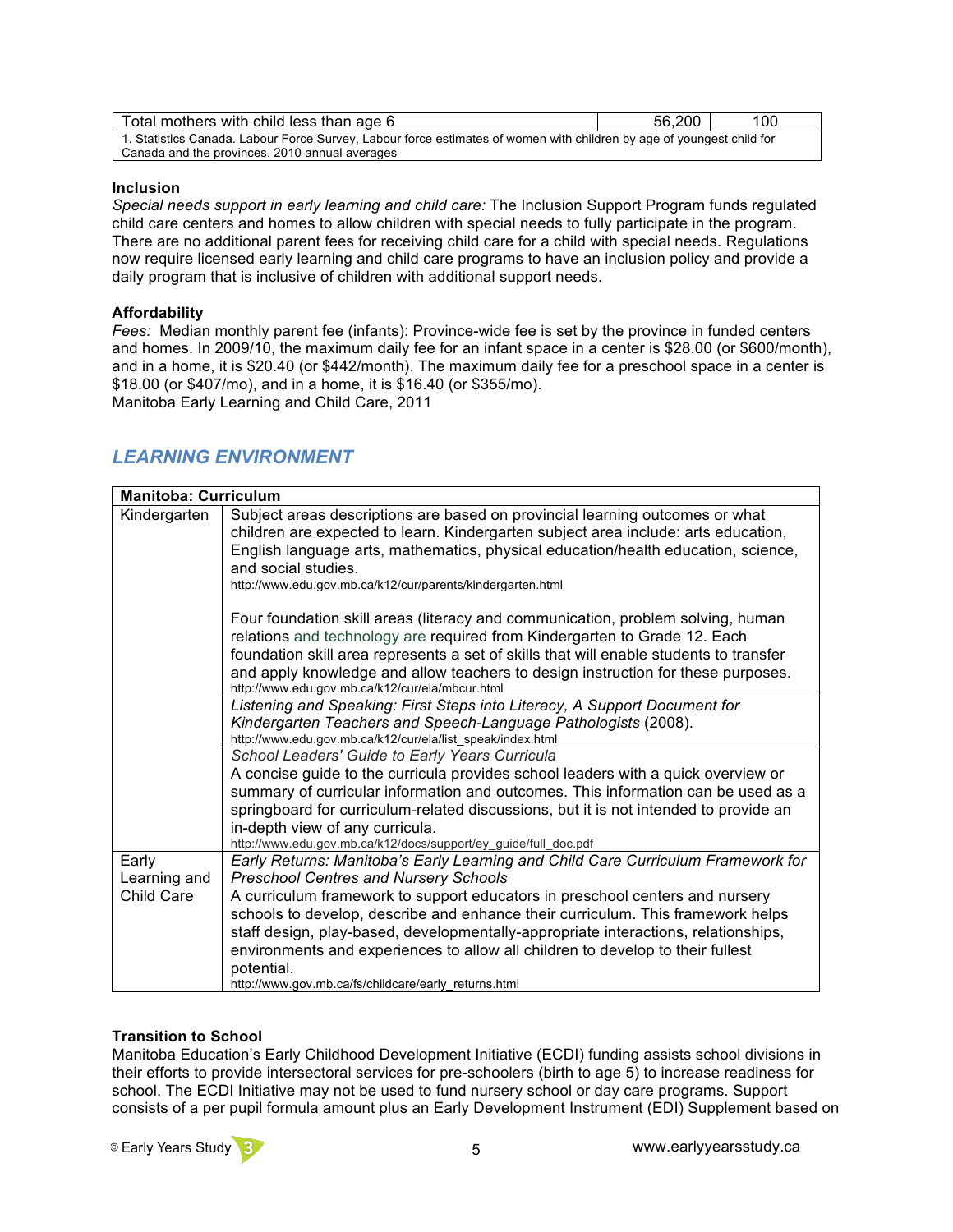the school readiness vulnerability incidence of kindergarten pupils in each school in excess of the provincial average incidence of 28.3%. The ECDI funding may not be used to support nursery or early learning and child care programs.

http://www.edu.gov.mb.ca/k12/finance/schfund/funding11-12.pdf

### **Working environment**

- *Kindergarten:* No limit set for kindergarten class sizes.<br>• Farly Learning and Child care: Maximum room size is to
- *Early Learning and Child care:* Maximum room size is two groups of children

| Manitoba: Group size and staff child ratio in licensed child care centres    |                    |                    |
|------------------------------------------------------------------------------|--------------------|--------------------|
| <b>Mixed age groups</b>                                                      | Staff: child ratio | Maximum group size |
| 12 weeks-2 years                                                             | 1:4                | 1:4                |
| 2-6 years                                                                    | 1:8                | 16                 |
| 6-12 years                                                                   | 1:15               | 30                 |
| Separate age groups                                                          | Staff: child ratio | Maximum group size |
| 12 weeks-1 year                                                              | 1:3                | 6                  |
| 1-2 years                                                                    | 1:4                | 8                  |
| 2-3 years                                                                    | 1:6                | 12                 |
| 3-4 years                                                                    | 1:8                | 16                 |
| 4-5 years                                                                    | 1:9                | 18                 |
| 5-6 years                                                                    | 1:10               | 20                 |
| Child Care Regulation. 53/2010. http://web2.gov.mb.ca/laws/regs/2010/053.pdf |                    |                    |

### **Educators**

| <b>Manitoba: Educator qualifications</b> |                                                                                                                                                                                                                                                                                                                         |  |
|------------------------------------------|-------------------------------------------------------------------------------------------------------------------------------------------------------------------------------------------------------------------------------------------------------------------------------------------------------------------------|--|
| Kindergarten and                         | The qualifications for a permanent professional certificate are a                                                                                                                                                                                                                                                       |  |
| nursery teachers                         | Bachelor of Arts, Science, Human Ecology, Music or Physical                                                                                                                                                                                                                                                             |  |
|                                          | Education and a Bachelor of Education.                                                                                                                                                                                                                                                                                  |  |
| Early childhood                          | Manitoba has three qualification levels:                                                                                                                                                                                                                                                                                |  |
| educators                                | Early Childhood Educator III (ECE III): Approved post-diploma<br>program or Bachelor of Arts - Major in Developmental Studies,<br>Stream C - Child Development and Child Care from the University<br>of Winnipeg.                                                                                                       |  |
|                                          | Early Childhood Educator II (ECE II): Approved 2-year diploma in<br>$\bullet$<br>early childhood education from an approved post-secondary<br>institution; or a Competency Based Assessment program or the<br>Internationally Educated Qualifications program offered by the<br>Manitoba Early Learning and Child Care. |  |
|                                          | Child care assistant (CCA): Must have completed 40 hours of<br>$\bullet$<br>training related to early childhood education within 1 year of<br>employment in an early learning and child care center or have<br>already completed approved child care training.                                                          |  |
|                                          | For education completed outside Manitoba or Canada, an<br>$\bullet$<br>educational equivalency assessment may be conducted.                                                                                                                                                                                             |  |
|                                          | A director of a full-time early learning and child care center must<br>$\bullet$<br>qualify as an ECE III and have a minimum of one year's experience<br>working with children in child care or in a related setting.                                                                                                   |  |
|                                          | Two-thirds of all staff who care for children and are included in the<br>$\bullet$<br>staff-to-child ratio in a full-time early learning and child care center<br>must be ECE IIs or IIIs.                                                                                                                              |  |
|                                          | Child Care Regulation. 53/2010. http://web2.gov.mb.ca/laws/regs/2010/053.pdf                                                                                                                                                                                                                                            |  |